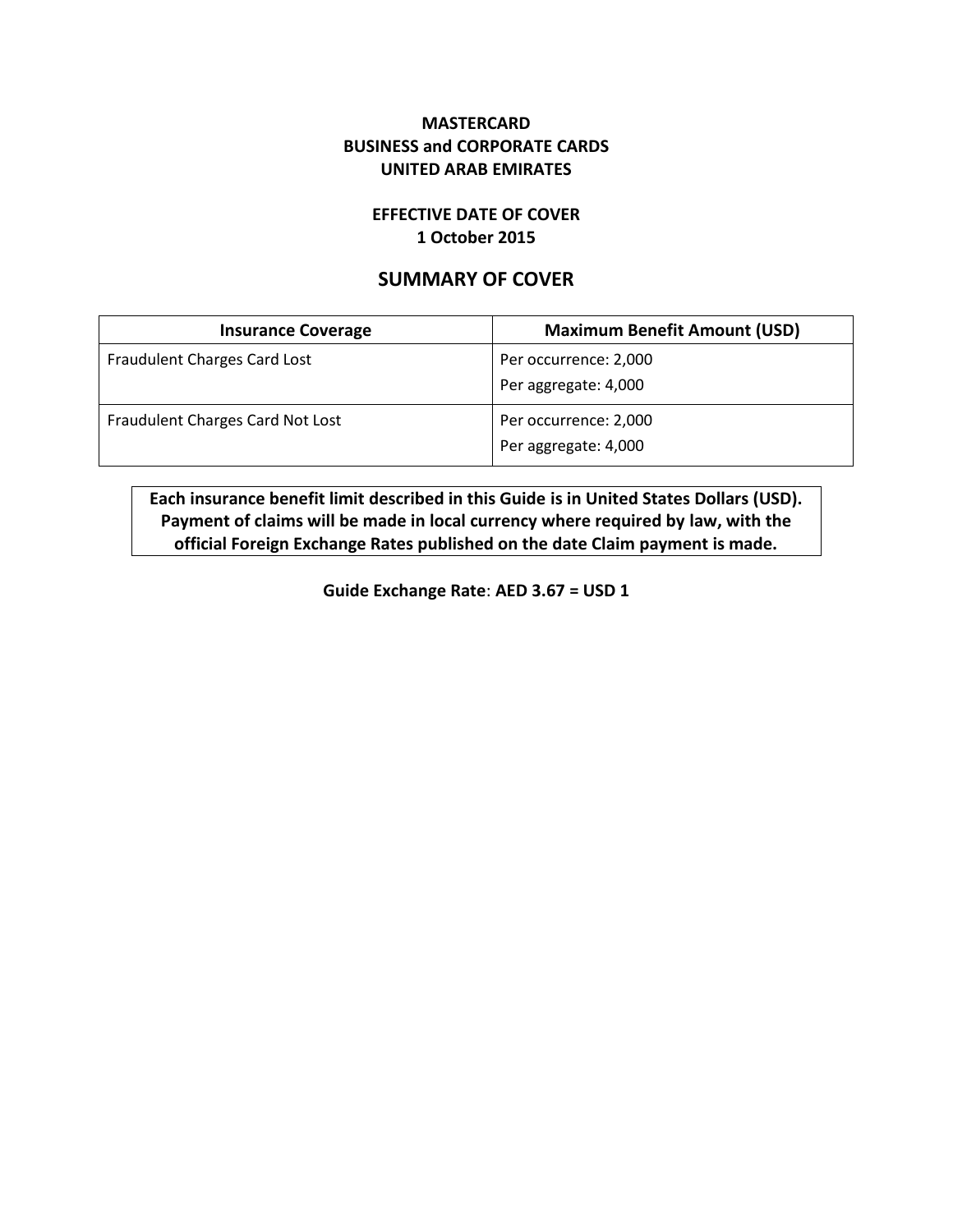## **FRAUDULENT CHARGES INSURANCE TERMS & CONDITIONS FOR UNITED ARAB EMIRATES CARDHOLDERS**

#### **SECTION I GENERAL DEFINITIONS**

Terms with a specific meaning are defined below and have this meaning wherever they appear with an initial capital letter.

**Annual Aggregate Limit** means the maximum amount of benefit per Cardholder available during the **Policy Period**.

**ATM** means automatic teller machine.

**Bank account** means any account for personal use, with a qualified financial institution, against which the account holder can deposit and withdraw money, or, deposit and draw checks.

**Burglary** means the unlawful taking of your property, or an attempt thereof, by a person or persons who illegally entered **Your** primary residence, using force or violence, with visible signs of forced entry.

**Business** means (i) a trade, profession or occupation including those conducted on a full-time, part-time or occasional basis, or, (ii) any other legal activity in which one is engaged for money or other compensation.

**Credit account** means any credit arrangement, from a qualified financial institution, for personal use, such as a credit card account or a car/home loan account.

**Cardholder(s)/Insured Person(s)** means all individuals who have been issued an **Eligible Card**, including secondary or additional cardholders on the same account, in the Territory where such **Eligible Card** is issued by a participating Issuer.

**Eligible Card(s)** means the MasterCard Business or Corporate Business, Executive BusinessCard, Corporate or Corporate Executive cards issued within the Territory

**Eligible Cardholders means** those Cardholders with **Eligible Cards** that are valid, open and in good standing (not cancelled, suspended or delinquent) at the time of claim who shall be entitled to receive payment or such other benefit as is provided for in this Policy.

**Issuer means** a bank or financial institution or like entity that is authorized by MasterCard to operate a MasterCard credit or debit card program in the Territory and is participating in the Fraudulent Charges offering to Cardholders.

**Lost** means no longer in Cardholders' possession due to having been (i) inadvertently misplaced, or, (ii) in an irretrievable place.

**Payment(s) means** a payment to be made under the terms and conditions of the Policy by an Insurer.

**Per Occurrence Limit** means the maximum amount payable under the Policy for any single covered loss occurrence.

**Policy means** this contract of insurance.

Policy Period means 1<sup>st</sup> October 2015 to 31<sup>st</sup> March 2016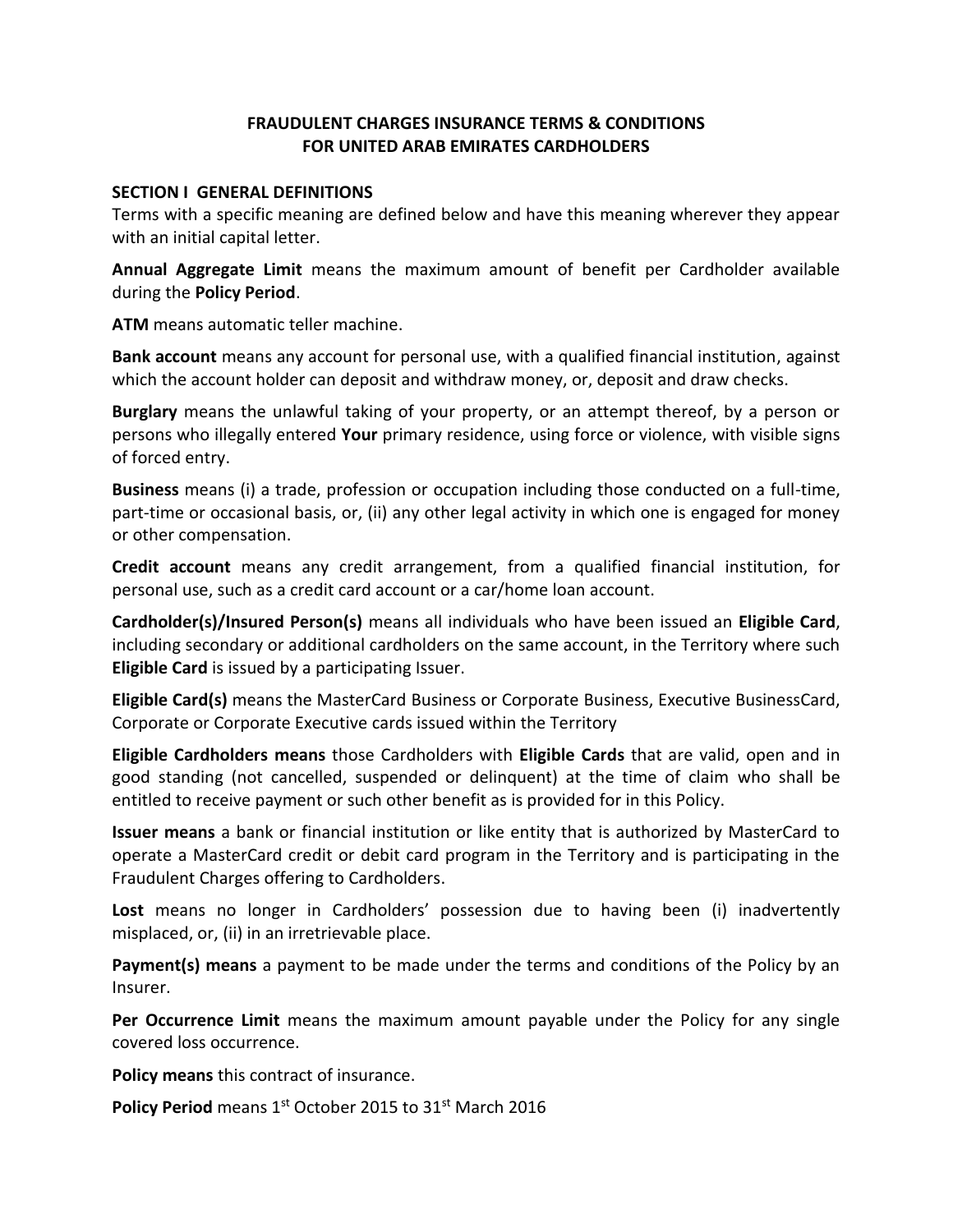**Relative** means Cardholders' legally married spouse, legal civil partner, parent, step-parent, parent in-law, grandparent, child, stepchild, legally adopted child, grandchild, brother, brother in-law, sister, sister in-law, son in-law, daughter in-law, uncle, aunt, niece, nephew, and first cousin.

**Robbery** means the unlawful taking of **Cardholders'** property, by a person or person(s), by using violence or the threat of violence and who has/have caused, or threatened, physical harm to **You**, **Cardholders'** spouse and or civil partner and/or children under age 21.

**Rewards Program** means a program offered by the Issuer allowing the Cardholder to earn value (points, cash, etc.) and redeem rewards (merchandise, travel, etc.) on the **Eligible Card**.

**Stolen** means items that are taken by force and/or under duress or the disappearance of the item from a known place under circumstances that would indicate the probability of theft.

**Insurance Company/Insurer:** American Home Assurance Company (Dubai Br.)

**Territory** means United Arab Emirates.

**Terrorist Act** means the use or threatened use of force or violence against person or property, or commission of an act dangerous to human life or property, or commission of an act that interferes with or disrupts an electronic or communication system, undertaken by any person or group, whether or not acting on behalf of or in any connection with any organization, government, power, authority or military force, when the effect is to intimidate, coerce or harm a government, the civilian population or any segment thereof, or to disrupt any segment of the economy. Terrorism shall also include any act which is verified or recognized as an act of terrorism by the government where the event occurs.

**Theft** means the unlawful taking of property from **Cardholders'** care and or custody without consent, with the intent of gain, as a result of a **Robbery** or a **Burglary**.

**War** any declared or undeclared war or any warlike activities, including use of military force by any sovereign nation to achieve economic, geographic, nationalistic, political, racial, religious or other ends.

**You** means the beneficiary of the insurance coverage.

**Your** means belonging or pertaining to **You**.

**We**, **Us**, or **Our** means the company providing this insurance – **American Home Assurance Company (Dubai Br.)**

#### **SECTION II COVERAGE**

**Insurance Company** will cover the following, up to the Cardholders' per occurrence and annual aggregate limits listed.

1. If **Cardholders' Eligible Card** is **Lost**, or is the object of a **Theft**, **We** will reimburse the Cardholder for the unauthorized charges, for which the Cardholder is responsible, on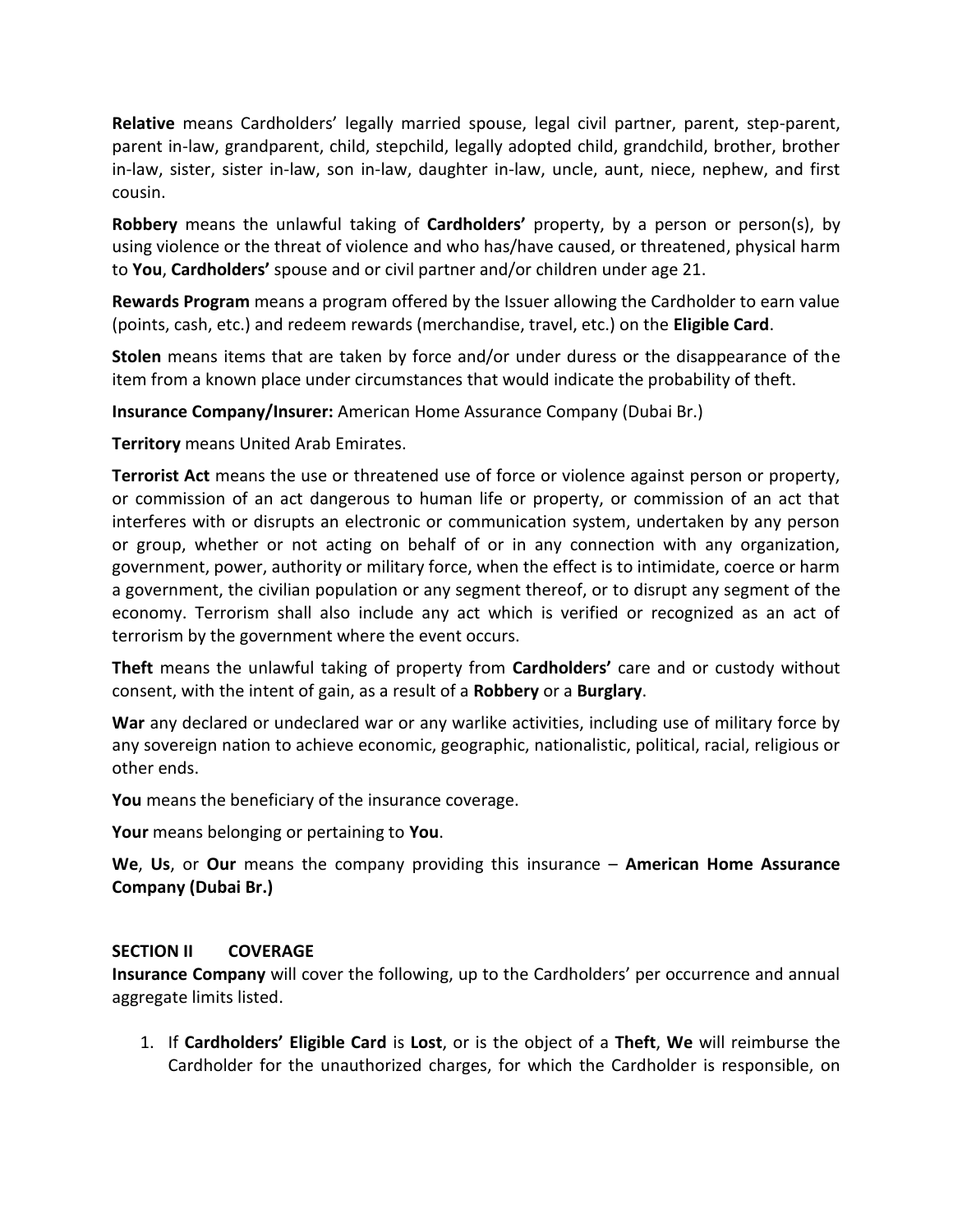Cardholders' **Eligible Card**, up to 24 hours prior to the Cardholder first reporting of the event to the **Issuer(s)**.

2. If the Cardholders' **Eligible Card** is still in the Cardholders' possession and unauthorized charges are made on the Cardholders' **Bank Account** and/or **Credit Account**, through: (i) in-store, (ii) telephone, (iii) **ATM** withdrawals, and/or (iv) on-line purchase(s), using **Cardholders' Eligible Card** information, **Insurer** will reimburse the Cardholder for the unauthorized charges, for which the Cardholder is responsible, which are incurred up to two (2) months prior to the Cardholder first reporting of the event to the **Issuer(s)**.

### **SECTION III EXCLUSIONS**

#### **Insurance Company** will not cover:

- 1. Costs other than those listed in Section II. "What **We** Cover";
- 2. Additional losses that occur due to **Your** failure to comply with Section V.3, "Duties After A Loss";
- 3. Unauthorized charges made on **Eligible Card** that was **Lost** or the object of **Theft,** more than 24 hours prior to **Your** first reporting the event to **Your Eligible Card Issuer(s)**;
- 4. Unauthorized **ATM** withdrawals that were made more than two (2) months prior to Your first reporting the event to Your Eligible Card Issuer(s), Bank Account issuer(s) and/or **Credit Account** issuer(s);
- 5. Unauthorized charges made on **Your Eligible Card** if **Your Eligible Card** has not been **Lost**, or the object of **Theft**, more than two (2) months prior to **Your** first reporting the event to **Your Eligible Card Issuer(s)**;
- 6. Charges incurred by a resident of **Your** household, or by a person entrusted with **Your Eligible Card**;
- 7. Losses that do not occur during the **Policy Period**;
- 8. Losses that result from, or are related to, **Business** pursuits including your work or profession;
- 9. Losses caused by **Your**, or **Your Relatives'**, illegal acts;
- 10. Losses that **You** have intentionally caused;
- 11. Losses that result from the intentional actions of a **Relative**, or actions that a **Relative** knew of or planned;
- 12. Losses due to war, invasion, act of foreign enemy, hostilities or warlike operations (whether war has been declared or not), civil war, rebellion, revolution, insurrection, civil commotion, uprising, military or usurped power, martial law, terrorism, riot or the act of any lawfully constituted authority or vandalism of any kind; or
- 13. Losses due to the order of any government, public authority, or customs' official.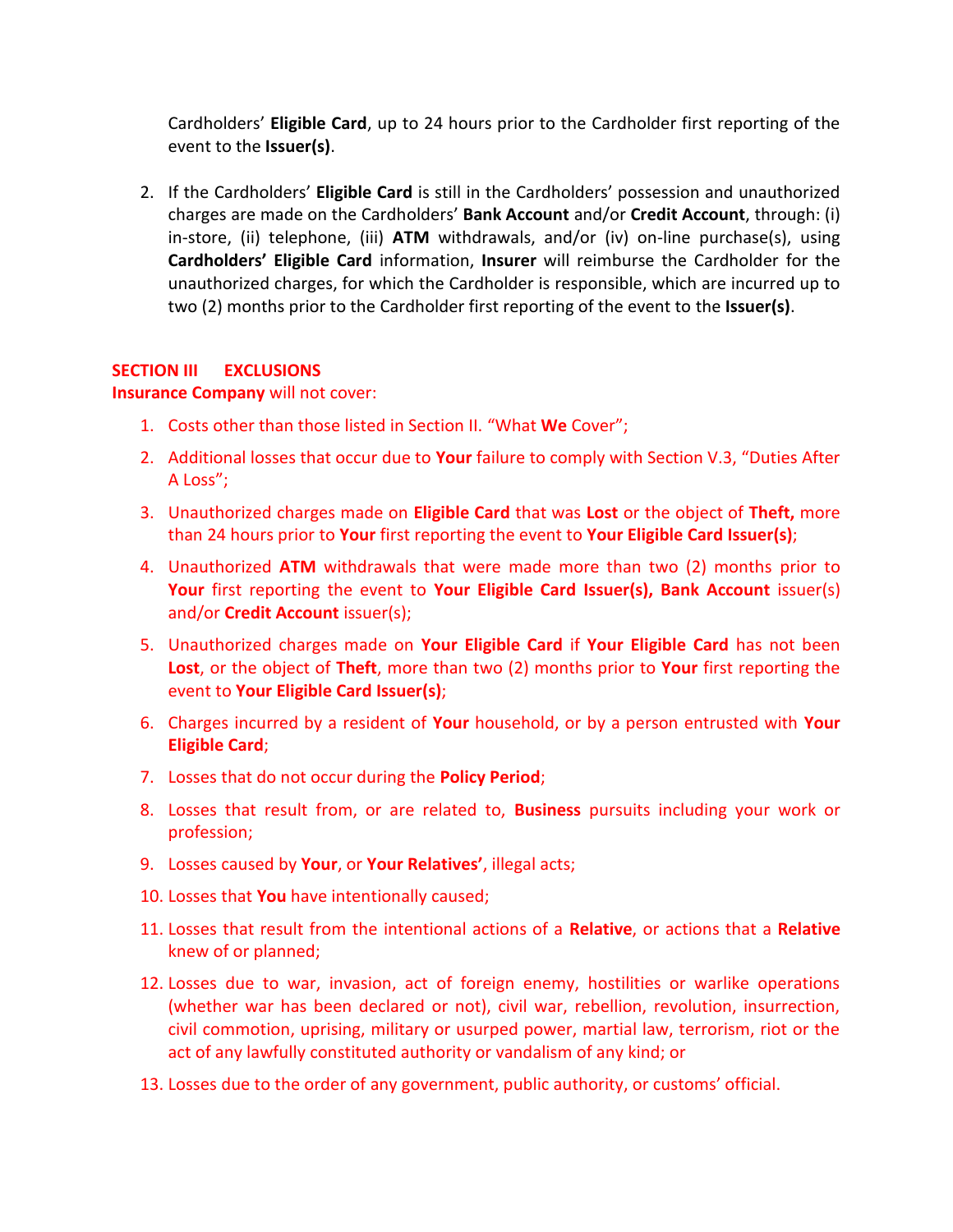## **SECTION IV CONDITIONS**

This Policy will only insure the Policyholder's liability under the following conditions:

- 1. **Cardholder** must comply with all terms and conditions by which Cardholders' **Eligible Card(s)** is/are issued.
- 2. **Insurer** will only pay for unauthorized charges for which **Cardholder is** responsible under the terms and conditions of the Cardholders' **Eligible Card(s)**.
- 3. **Cardholder** must submit evidence to Insurer that unauthorized charges were made from Cardholders' **Bank Account** or **Credit Account**.
- 4. **Cardholders'** account must be valid and in good standing for coverage to apply; Benefits will not be paid if, on the date of occurrence, on the date of claim filing, or on the date of would-be claim payment, **Cardholders'** account is in delinquency, collection, or cancellation status.
- 5. Coverage will be voided, whether before or after the loss, if **Cardholder** willfully concealed or misrepresented any material fact or circumstance concerning this insurance or provided fraudulent information to **Insurer**.
- 6. **Cardholder** must use all reasonable means to avoid future loss at and after the time of a loss.
- 7. **If We** make any payment or otherwise make good on any loss applying under this policy, **We** shall be subrogated to all **Cardholders'** rights of recovery against any other person or persons and **You** shall complete, sign and deliver any documents necessary to secure such rights. **You** shall not take any action following a loss to prejudice such rights of subrogation.
- 8. In any action, suit or other proceedings where **We** allege that by reason of provision of any exclusion which may be applicable, any loss or damage is not covered by this policy, the burden of proving that such loss or damage is covered shall be on **You**.
- 9. For each of the coverages, regardless of the number of claims made individually or in aggregate, **Insurer** will pay up to the maximum amount per occurrence and per annual aggregate as shown on this policy
- 10. Coverages provided by this policy are in excess; this means that if, at the time of occurrence, **You** have other valid and collectible insurance - such as, but not limited to, homeowner's, contents', renter's, health, travel, accident or medical insurance – this policy will only cover that amount not covered by such other insurance, up to the limits of the specific coverage as shown in the terms and conditions.
- 11. **We** have no duty to provide coverage under this policy unless there has been full compliance with the duties that are detailed in each policy section.

## **SECTION V UNIFORM PROVISIONS**

**1. Notice of Claim:** Written notice of claim must be given no later than thirty (30) days from the date of the incident. Failure to give notice within (30) days from the date of the incident may result in a denial of the claim. Notice should be sent to: